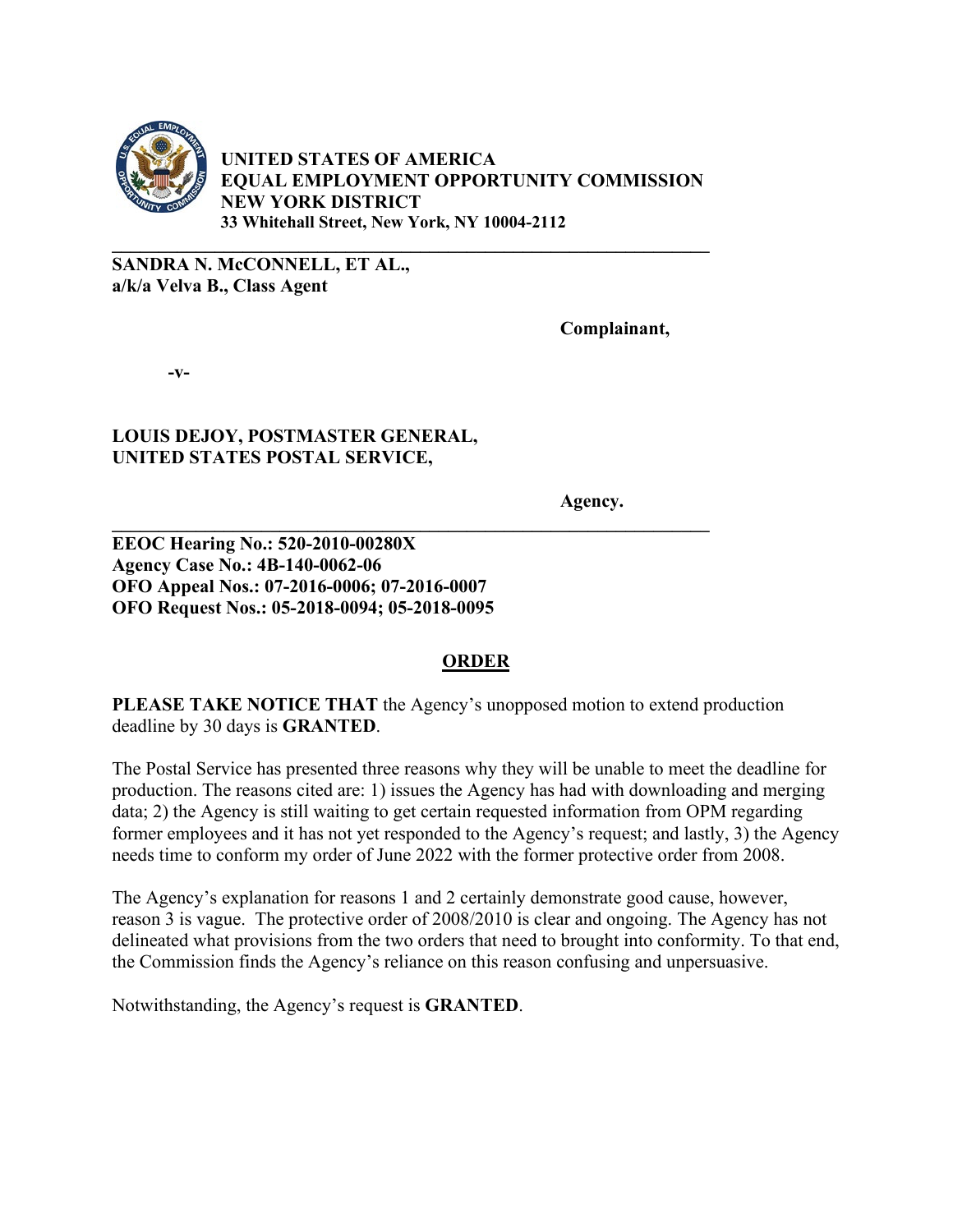The Agency's production is due July 15, 2022. All subsequent deadlines are also extended by 30 days.

It is So **ORDERED** DATE: June 15, 2022

*/s/Monique J. Roberts-Draper* Monique J. Roberts-Draper Administrative Judge Redacted